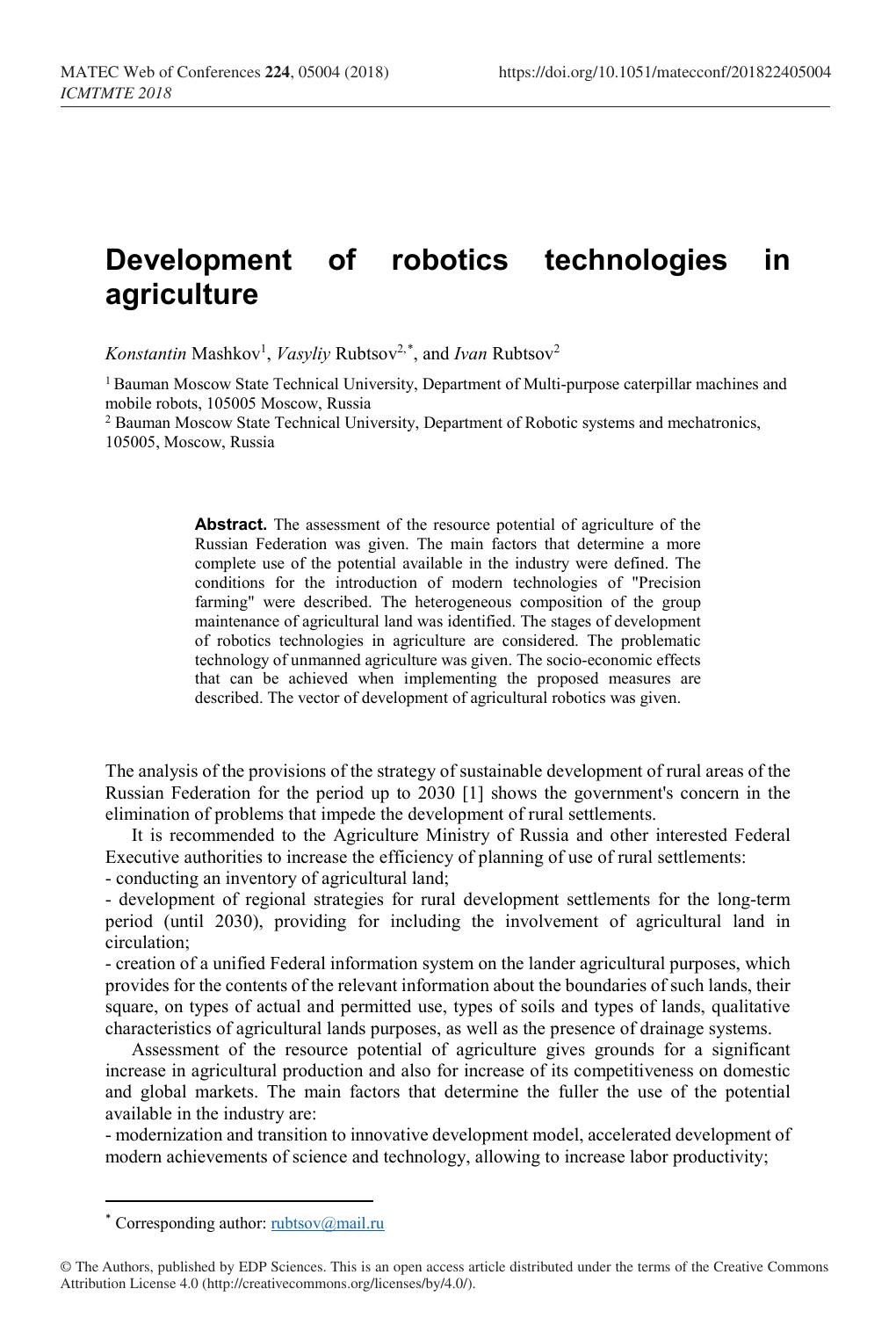- creating favorable conditions for the development of IT technologies for agriculture and the implementation of pilot projects;

- popularization of modern information technologies (Internet of things) among agricultural enterprises through holding forums, etc.

Elaboration of market stimulation conditions for hardware and software systems in the following areas:

- soil control;

- control over the safety of products (Internet vegetables) - control of production growth and productivity - logistics facilities;

- control of livestock (automation of grazing and protection, monitoring of the state);

- assessment of the integration of foreign technology with domestic solutions of the Internet of things in Russia.

To introduce modern technologies of "Precision farming" it is necessary to create:

- regional centers of operative monitoring of agricultural lands on the basis of satellite, air and ground mobile systems of remote sensing;

- test areas for ground measurements, which provide rural producers and agribusiness control bodies with operational information about the state of crops and soil cover for analysis, forecasting and control decisions.

Many tasks should be solved by regional and Interdistrict centers of portal information services for the monitoring of agricultural areas.

The infrastructure of the agrarian sector (in terms of agriculture) involves navigation satellites (NS), unmanned aerial vehicles (UAVs) and tractors - robots with a set of units (TR) (Fig. 1). It should be noted that at the moment the aircraft find more acceptance than ground robotic systems [2,3].



**Fig.1.** A heterogeneous group of service.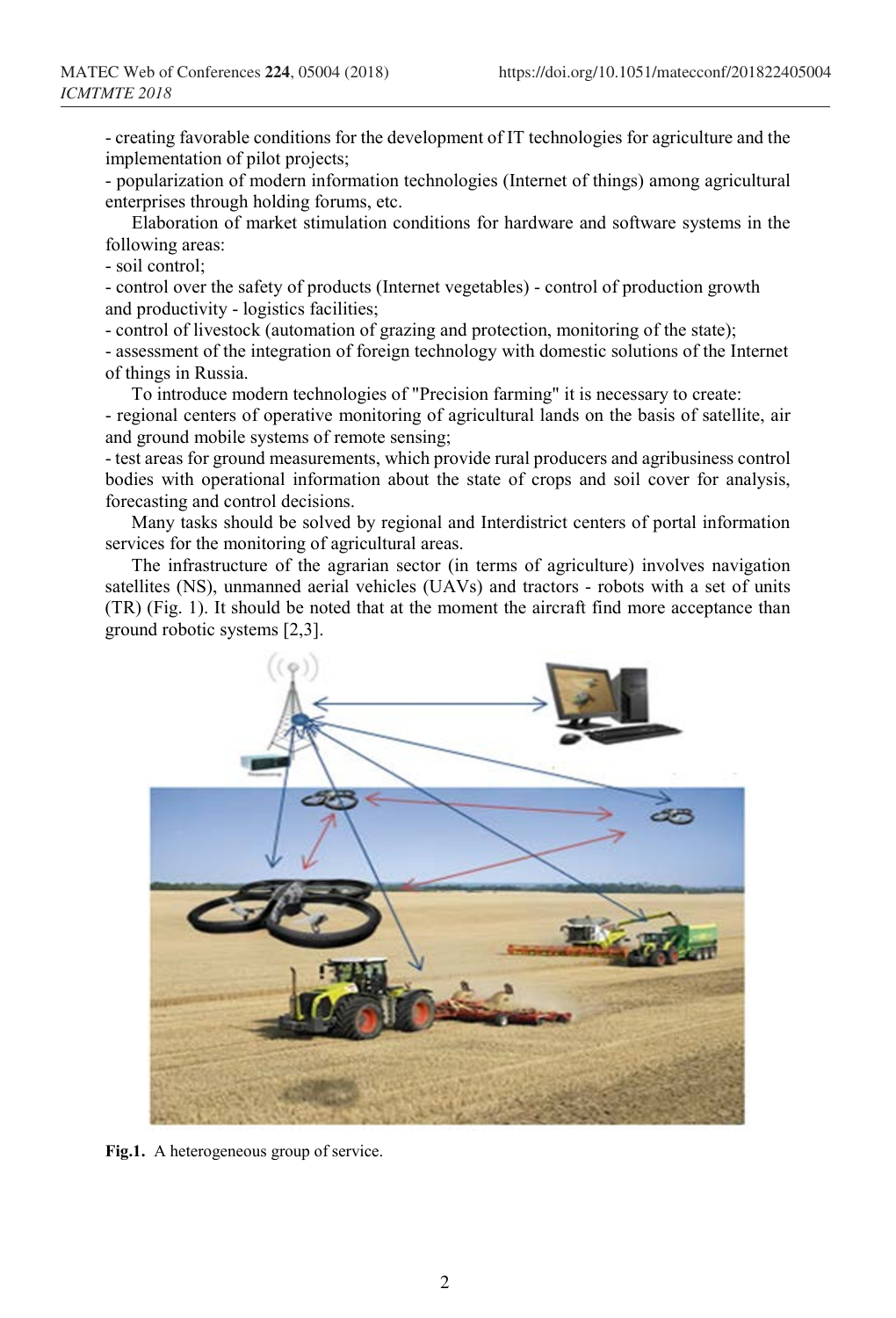Modern information technology, using large data sets with NS and UAVs and automating the collection and analysis of the information will allow developing new processes and solving a wide range of tasks in inspection and inventory of land, converting the height map into the map of the slopes, carrying out phytosanitary control, conducting the monitor.

The domestic ground component of robotics in rural owners is at an early stage of development [4]. At the present moment, when informatization is the determining vector of fundamental scientific works in the field of mechanization of agriculture, the era of the next round of agricultural production development "exact land-division" (Fig.2). The smooth transition from saturation of the producer with quality equipment, automation of processes of control, robotization of TR, and transition to regime control is obvious.





Based on the results of the analysis of domestic and foreign experience in the development and use of robotic systems the main trend that determines the ways of creating promising TP is the gradual increase in the intellectual capabilities of remotely controlled samples with the gradual elimination of control functions on the part of operators.

This involves the creation of a leading scientific and technical reserve, providing increased mobility and Autonomous operation of the TR, the development of intelligent information control systems to achieve the desired degree of autonomy and group interaction for the mass use of transport robots or a number of other self-moving perspective units. It should be noted that the current practical measures for the development of domestic IT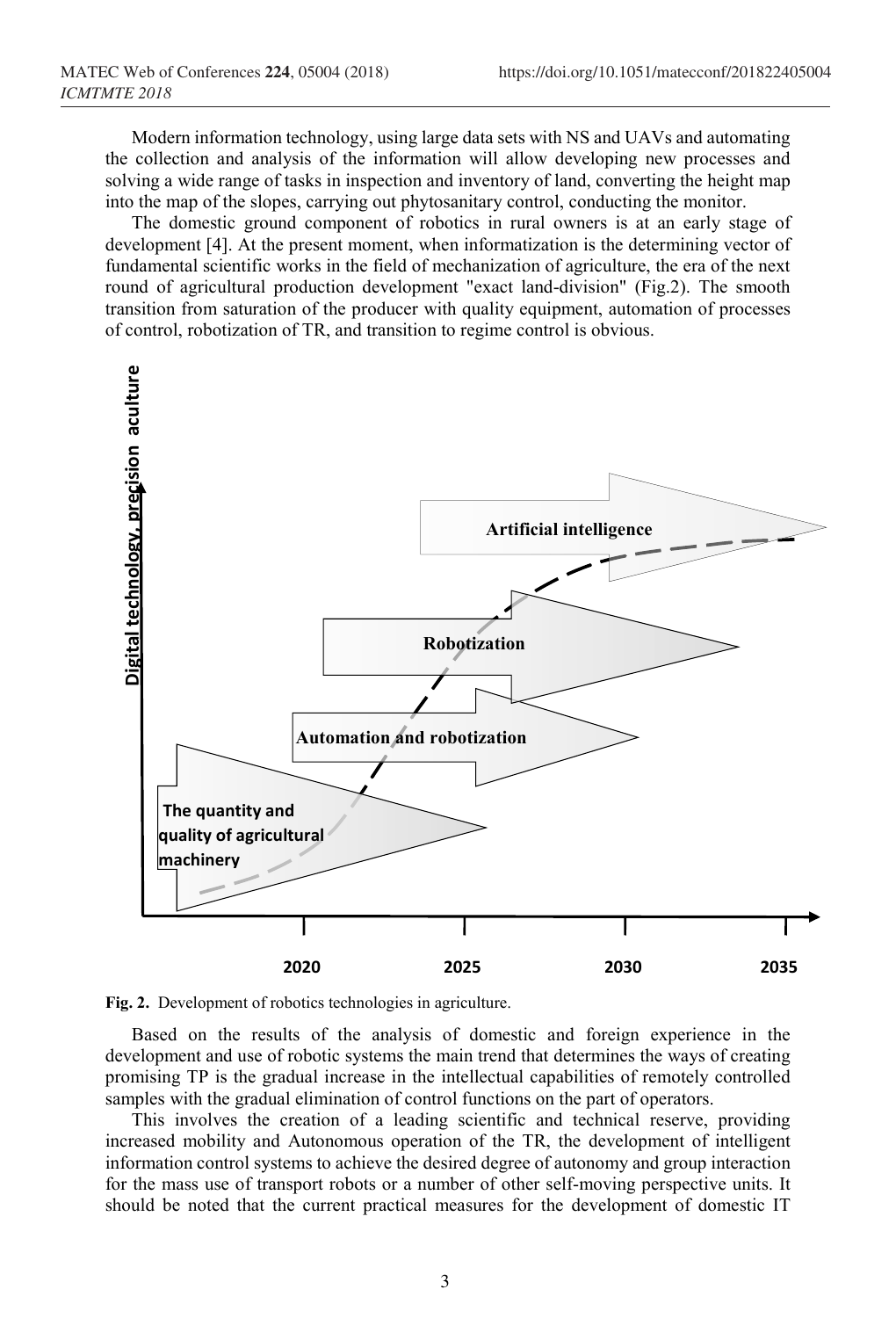technologies and mobile robotics in the field of special robotics [5,6,7], create good preconditions for increasing the efficiency of agriculture.

The main vector of development of agricultural robotics is aimed at the development of innovative technologies necessary for:

- to increase the range of operation, control channels and communication;

- machine vision and navigation system improvements;
- autonomous traffic control equipment and accessories;
- automatic recognition of dynamic scenes and situations;

- creation of intelligent information processing and control systems that provide the necessary level of autonomy of transport robots for their group use.

When developing unmanned farming technologies, it is necessary to pay attention to some problem areas. For example, insufficiency of domestic element base of computing technology and electro-mechanical drives and the means of achieving the vision system in different spectral ranges. The insufficient level of technical culture in the agro-industrial complex is also should be considered.

Based on the results of the analysis of domestic and foreign experience in the development and use of robotic system the main trend that determines the ways of creating promising TP is the gradual increase in the intellectual capabilities of remotely controlled samples with the gradual elimination of control functions on the part of operators.

This involves the creation of a leading scientific and technical reserve, providing increased mobility and Autonomous operation, the development of intelligent information control systems to achieve the desired degree of autonomy and group for the successful operation of unmanned systems is necessary, from the ground up, the building of the robotic support service.

One of the most important is the solution of the issue of personnel training for the agroindustrial complex and the direction of development of scientific and information support:

The implemented measures will allow achieving the following social and economic effects:

1. To ensure the growth of labor productivity (in accordance with the strategy of socioeconomic development of the country until 2020) not less than 2 times;

2. To provide to the Russian Agrocomplex technical security at the expense of development of domestic agricultural machine building (a share not less than 70%);

3. To raise the level of technological and technical knowledge in the industry by creating a system of innovative development, modernization of the training process as the basis for the formation of innovative agroeconomics;

4. To increase the population's access to food, to ensure the development of the territories;

5. To create conditions for effective modernization of complex machine technologies of agricultural production in Russia using information resources and automation;

6. To create new research and production companies and jobs, including with the participation of foreign firms;

7. To expand the research and production potential of small and medium enterprises in the agro-industrial sector and improve the conditions for its development.

## **References**

- 1. The order of the Government of the Russian Federation, *Strategy of sustainable development of rural territories of the Russian Federation for the period till 2030* (February 2, 2015) http://dokipedia.ru/document/5208837
- 2. I. Yu. Savin ., Y. I. Wernik, I. Paraclis, *The possibility of using unmanned aerial vehicles for operational monitoring of soil productivity*, **80**, pp. 95-105 (2015).